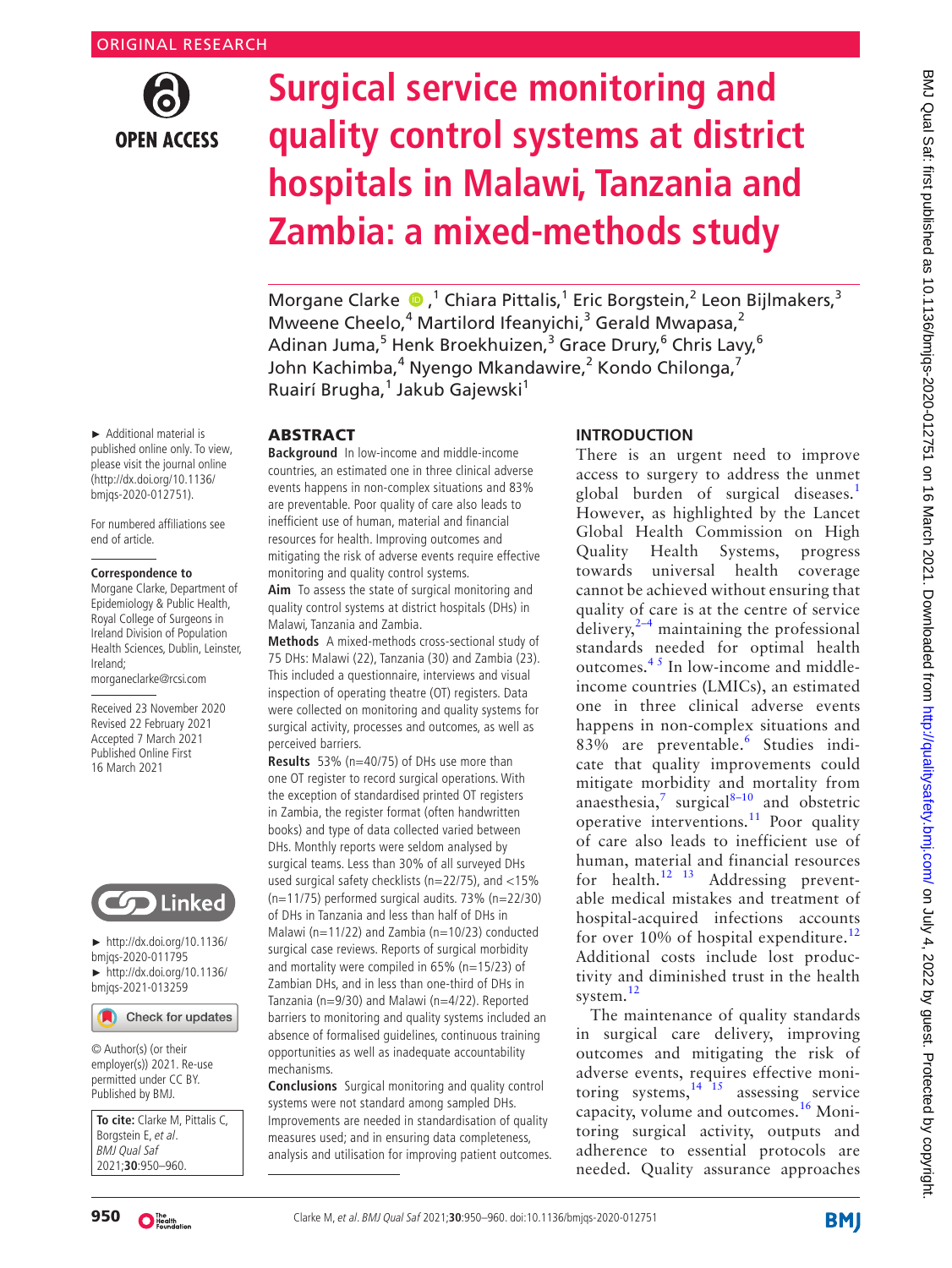



<span id="page-1-0"></span>**Figure 1** Guidelines for routine surveillance, evaluation and improvement of surgical quality systems (activity, processes, outcomes) at the district hospital. Adapted from WHO.<sup>16 17</sup>

include surgical safety checklists (SSCs), infection prevention protocols and clinical practice guidelines.<sup>4 14 17</sup> Monitoring requires accurate and timely information, $4 \frac{18}{9}$  good record-keeping and systematic surveillance of surgical activity, to demonstrate adherence (or lack thereof) to guidelines.<sup>[16 18](#page-8-9)</sup> Effective oversight requires that surgical service monitoring is integrated into strong national health information systems capable of '*ongoing systematic collection, analysis, evaluation and dissemination of data'*. [16 19](#page-8-9)

The World Health Organization (WHO) SSC is a low-cost method for reducing postoperative complications and mortality through monitoring the process of surgical care delivery, pre-operatively, peri-operatively and post-operatively.<sup>20 21</sup> Tracking healthcare outcomes, such as surgical site infections, $^{22}$  $^{22}$  $^{22}$  and undertaking morbidity and mortality reviews and audits of adverse events, encourage systematic reflection among surgical providers on the factors determining quality, notably team processes.[23](#page-8-12) Integration of different surveillance approaches can strengthen overall quality of surgical care,  $24 \times 25$  where measurement is linked to reflection on performance, feedback and identification of areas for improvement<sup>26</sup> ([figure](#page-1-0) 1).

In practice, health information systems in LMICs are often undermined by inaccurate and incomplete data, $27-29$  partly due to resource constraints.<sup>30</sup> The lack of standardised and reliable hospital data, particularly in sub-Saharan Africa (SSA), impairs assessments of the state of surgical delivery, which often rely instead on expert opinion, $31$  precluding

empirically derived strategies for quality improvement.<sup>8</sup> <sup>32-34</sup> The implementation of basic quality measures in LMICs, where available, is also highly variable,<sup>[4](#page-8-2)</sup> with inconsistent use of SSCs by hospitals,  $35\frac{36}{10}$  poor adherence to clinical and practice guidelines<sup>[4](#page-8-2)</sup> and substandard execution of clinical audits.<sup>[37](#page-9-2)</sup>

Periodic assessments of surgical service quality at district hospitals (DHs), which are the entry point into surgical care for rural populations in  $SSA<sup>138</sup>$ have had singular focuses on: inputs,<sup>39</sup> post-operative outcomes,  $3^{40-42}$  record keeping,  $4^{3}$  44 infection prevention control,  $45 \frac{46}{10}$  and SSCs.  $35 \frac{47}{10}$  We know of no studies which provide a comprehensive examination of surgical monitoring and quality control systems at the DH level including surgical activity, processes and outcomes.[48](#page-9-7) There is also no consensus internationally on a standardised method for measuring surgical service quality in these settings.<sup>14</sup>

This paper aims to provide an empirically based understanding of surgical monitoring and quality control systems at DHs in  $SSA<sub>1</sub><sup>14950</sup>$  to inform context-appropriate standards and solutions for reducing the burden of avoidable surgical morbidity and mortality.<sup>[1](#page-8-0)</sup> The mixed-methods cross-sectional study reported here was part of a situation analysis undertaken by the SURG-Africa project to inform an intervention aimed at strengthening districtlevel surgical care delivery in Malawi, Tanzania and Zambia. $51$ 

## **METHODS**

## **Sample**

Seventy-five surgically active DHs participated in the study: from the Northern Zone, Tanzania (30 of 35 DHs); the Lusaka, Central, Southern, Eastern and Western Provinces, Zambia (23 of 44 DHs) and country-wide in Malawi (22 of 24 government DHs) (see [online supplemental file 1](https://dx.doi.org/10.1136/bmjqs-2020-012751) for country breakdown of hospitals, hospital-type and staff included in the study). In Tanzania and Zambia, government and faith-based DHs were included. The study sampling strategy has been outlined in greater detail in a specific protocol publication.<sup>51</sup> Participants were purposefully sampled to include staff representatives from surgery, anaesthesia and nursing, with support from District Health Officers (study gatekeepers) at each DH.

#### **Data collection**

Between July and November 2017, we administered a questionnaire at the 75 DHs. In each hospital, two to three members of the surgical team (see [online](https://dx.doi.org/10.1136/bmjqs-2020-012751) [supplemental file 1](https://dx.doi.org/10.1136/bmjqs-2020-012751) for the breakdown) jointly discussed and provided an agreed response for each question. This consensus approach to the questionnaire was used to maximise validity and reliability of answers and to minimise recall bias. We also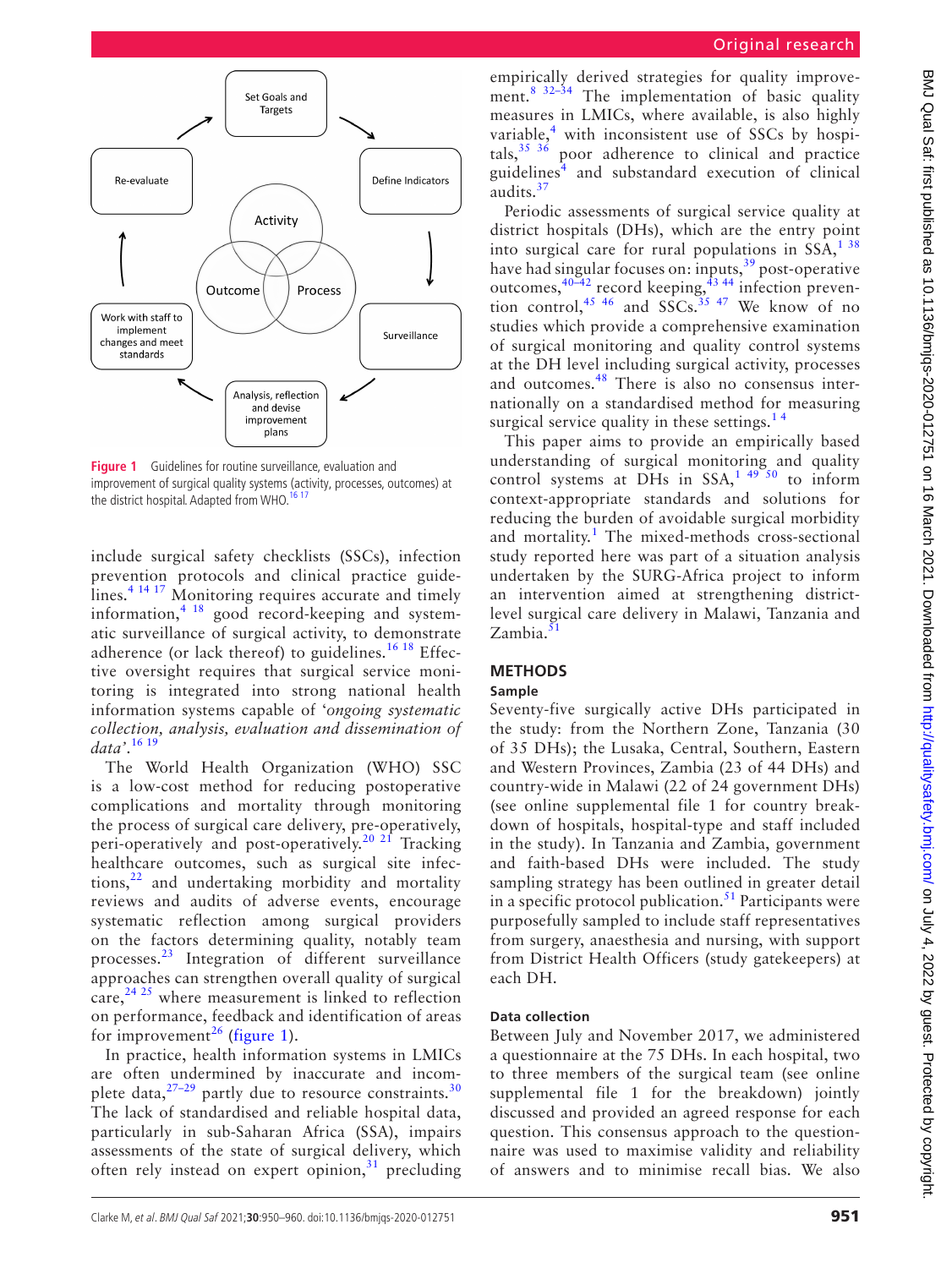conducted semi-structured interviews with members of the surgical team from a subsample of 32 randomly selected DHs. Survey items and interview questions were developed based on a review of relevant literature and this consortium's previous research experience, detailed elsewhere.<sup>51</sup> Data collection tools are presented in [online supplemental file 2](https://dx.doi.org/10.1136/bmjqs-2020-012751). Questionnaires and interviews were administered the same day by the research team face-to-face, in English. We then conducted a visual inspection of a cross-section of 1 month's operating theatre (OT) data from three randomly selected DHs per country.

#### **Methodological approach**

#### Monitoring and quality systems for surgical activity

The assessment of whether and how surgical activity at DHs was monitored followed the model of Juran *et al*, [52](#page-9-9) which focuses on three domains: standardisation of data collection, record completeness and utilisation of surgical service records,  $52 53$ as follows:

- 1. Standardisation of data collection: number and type of registers at each DHs (*questionnaire*), and data collection practices of the surgical team (*interview*). The *visual inspection* of OT registers examined: register format, number and type of indicators recorded, consistency of indicator terminology used.
- 2. Completeness of records: was determined based on percentage of missing data in OT registers (*visual inspection*).
- 3. Data utilisation: data analysis and compilation captured through *questionnaire and interview*.

Monitoring and quality systems for surgical processes and outcomes In the absence of comprehensive national guidelines for surgical quality process and outcome measures at district level, we adapted relevant WHO guidelines<sup>48</sup> for our study, as described in [table](#page-2-0) 1.

The questionnaire assessed whether these five measures were in place and being used at surveyed DHs. The interview questions were developed to triangulate the questionnaire and OT data, so as to delve deeper into information management, surgical quality measures and perceived barriers to surgical quality monitoring.

#### **Data analysis**

#### Quantitative

Data were processed and analysed using SPSS-IBM V.24, generating descriptive statistics on variables of interest. Pearson's  $\chi^2$  and Fisher's exact tests were used to determine any country differences related to: number of OT registers used per hospital; and number of hospitals monitoring surgical quality (for each measure in [table](#page-2-0) 1); as well as differences in monitoring surgical quality between government versus faith-based hospitals. The percentage of missing data in each sampled OT register was calculated as the number of a core set of data points for which no information had been recorded over the total number of those data points, per patient.

#### **Qualitative**

A hybrid of top-down and bottom-up thematic analysis was performed by the lead researcher, supported by two senior researchers. This followed standard prac-tice<sup>[54](#page-9-10)</sup>: reading and familiarisation with transcripts; generation of codes to capture emerging themes and analysts' observations; re-reading of transcripts and initial codes and a second round of coding, applied to all transcripts. Excel (V.16.16.11) was used to catalogue codes and transcript excerpts, which were grouped by emerging themes and subthemes.

#### Analytical integration of phases

The convergent mixed-methods study design was chosen to mitigate any weaknesses associated with qualitative and quantitative approaches, and to triangulate, that is, highlight any expansion or discordance between the results generated from both methods.<sup>55 56</sup> The methods were integrated in reporting and discussing the results.<sup>57</sup> The presentation of findings follows the Strengthening the Reporting of Observational Studies in Epidemiology reporting guidelines.<sup>58</sup>

<span id="page-2-0"></span>

| Surgical processes and outcomes quality control measures: type and description<br>Table 1 |                |                                                                                                                                                                                                                                                      |  |  |  |  |
|-------------------------------------------------------------------------------------------|----------------|------------------------------------------------------------------------------------------------------------------------------------------------------------------------------------------------------------------------------------------------------|--|--|--|--|
| <b>Measure</b>                                                                            | <b>Type</b>    | <b>Description</b>                                                                                                                                                                                                                                   |  |  |  |  |
| <b>WHO Surgical Safety Checklist</b>                                                      | <b>Process</b> | A set of surgical safety standards which cover the pre-operative, peri-operative and post-<br>operative phase of surgical delivery in the operating theatre. <sup>16</sup>                                                                           |  |  |  |  |
| Case reviews                                                                              | Process        | A review of clinical information and relevant procedures to assess if they were performed<br>appropriately on a case-by-case basis. <sup>75</sup>                                                                                                    |  |  |  |  |
| Supervision                                                                               | <b>Process</b> | Supervisory visits by health professionals/specialists external to the hospital, or internal<br>supervision of new staff by senior surgical staff to monitor and strengthen surgical skills. <sup>4</sup>                                            |  |  |  |  |
| Surgical mortality and morbidity reports                                                  | Outcome        | Facilitated discussions of clinical outcomes and surgical adverse events, so as to review the<br>performance of the surgical team. <sup>76</sup>                                                                                                     |  |  |  |  |
| Audits of surgical adverse events                                                         | Outcome        | Structured approach for documenting, evaluating and providing regular feedback to staff<br>regarding unwanted medical occurrences in patients, resulting from medical care (diagnosis<br>and treatment), so as to improve future care. <sup>77</sup> |  |  |  |  |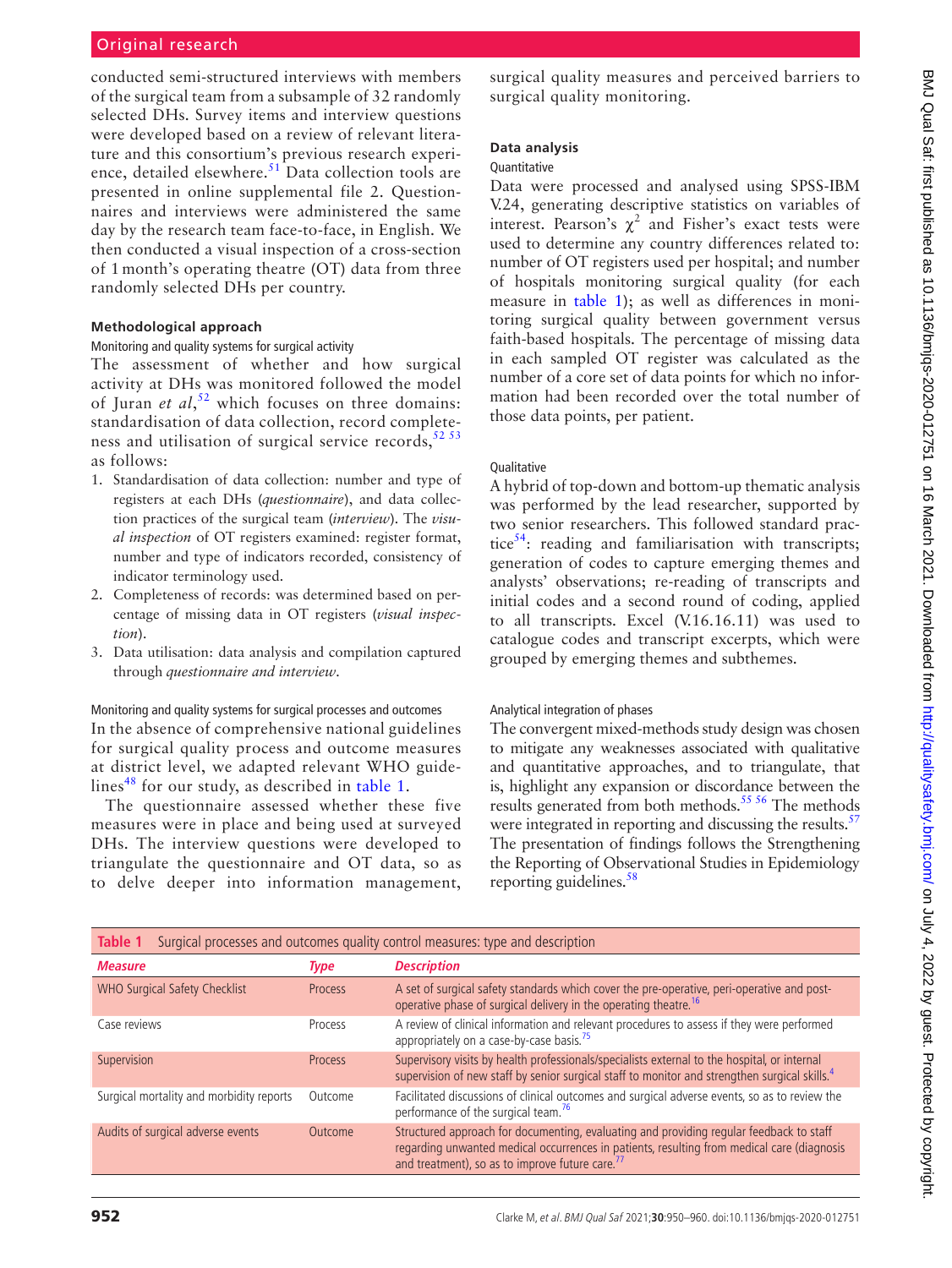<span id="page-3-0"></span>

| Table 2        | Register format and percentage (%) of missing data from 1 month of operating theatre registers |                        |                               |                             |                               |                |  |
|----------------|------------------------------------------------------------------------------------------------|------------------------|-------------------------------|-----------------------------|-------------------------------|----------------|--|
| <b>Country</b> | <b>Hospital type</b>                                                                           | <b>Register format</b> | No. of register<br>indicators | Total no. of data<br>points | No. of missing data<br>points | % data missing |  |
| Malawi         | Government                                                                                     | P                      | 18                            | 2520                        | 1146                          | 45.5           |  |
| Malawi         | Government                                                                                     | D*                     | 9                             | 1251                        | 135                           | 10.8           |  |
| Malawi         | Government                                                                                     | H                      | $10 - 12$ †                   | 960                         | 8                             | $<$ 1          |  |
| Tanzania       | Faith-based                                                                                    | Н                      | 16                            | 608                         | 0                             | 0              |  |
| Tanzania       | Government                                                                                     | H                      | 15                            | 495                         | 5                             | $\leq$ 1       |  |
| Tanzania       | Faith-based                                                                                    | Н                      | $13 - 14$                     | 525                         | 31                            | 5.90           |  |
| Zambia         | Government                                                                                     | P                      | 40                            | 1369                        | 207                           | 15.12          |  |
| Zambia         | Faith-based                                                                                    | D                      | 40                            | 231                         | 37                            | 16.74          |  |
| Zambia         | Government                                                                                     | P                      | 40                            | 760                         | 174                           | 22.62          |  |

\*A non-surgical printed register (P) which had been repurposed to record surgical data and handwritten register (H).

†In these hospitals, the number of indicators varied from page to page in the register as they were handwritten

## **RESULTS**

## **Monitoring and quality systems for surgical activity** Data collection standardisation

## *Operating theatre registers*

Over half of sampled DHs across the three countries used two or three registers to record surgical procedures performed in the major OT (as detailed in [online supplemental file 3\)](https://dx.doi.org/10.1136/bmjqs-2020-012751), typically a general surgical register, anaesthesia register and procedure-specific registers (eg, for obstetric procedures). The proportion of DHs using more than one OT register was largest in Malawi [\(online supplemental file 3\)](https://dx.doi.org/10.1136/bmjqs-2020-012751).

#### *Data entry*

Most interview participants reported that responsibility for manually entering information about surgical cases into OT registers lay with the lead surgeon, although nurses and anaesthetists sometimes contributed to data entry.

## *Data format*

OT register formats were inconsistent across DHs [\(table](#page-3-0) 2). In Zambia, the three sampled hospitals used standardised printed registers developed specially for recording surgical OT procedures. In Malawi and Tanzania, most sampled registers were either repurposed from non-surgical registers, or were blank copybooks, where surgical indicators, patient and surgical information were handwritten. Some participants reported that the poor standard of data collection tools was due to lack of attention towards surgical departments.

If you compare with other programmes like malaria, TB, still they have got all of their data capturing tools well designed, but in surgery you see…they start using a hard cover with a ruler (CO\_MW\_ 2.1)

## *Indicators*

[Table](#page-3-0) 2 presents the number of indicators recorded in each OT register, and [table](#page-3-1) 3 presents categories of information, from basic patient demographics to

Type of procedure Category **Emergency/Elective surgery** Major/Minor surgery

indicators) per OT register.

operating theatre registers **Categories of information** 

Patient demographics Name

**recorded**

Diagnosis

|                             | Major/Minor surgery                                                                                                                                                         |
|-----------------------------|-----------------------------------------------------------------------------------------------------------------------------------------------------------------------------|
| Patient status              | American Society of Anesthesiologists<br>physical status score<br>Condition before operation                                                                                |
| Anaesthesia                 | Type of anaesthesia (general/regional/<br>local)<br>Specific anaesthetic drugs used                                                                                         |
| Surgical team               |                                                                                                                                                                             |
| Post-operative observations | Vital signs<br>Post-operative destination (ward<br>patient is taken to)                                                                                                     |
| Outcome of surgery          | Performance (successful/not<br>successful; good/fair/fine; satisfactory/<br>or not)<br>Complications<br>Patient status on transfer to ward<br>(dead/alive; stable/unstable) |
| Operative birth details     | Time of delivery<br>Baby outcome<br>Baby weight<br>Apgar score<br>Sex<br>Ward baby is taken to<br>Condition of mother (stable/unstable)                                     |

outcomes of surgery, which were collectively recorded across all OT registers. There was large variability in the number of indicators included (between 9 and 40

<span id="page-3-1"></span>**Table 3** Type of information and indicators recorded across all

**terminology**

Address Sex Age **Ward** 

**Sources of variation in indicator** 

Gravidity (number of pregnancies) Parity (number of viable births)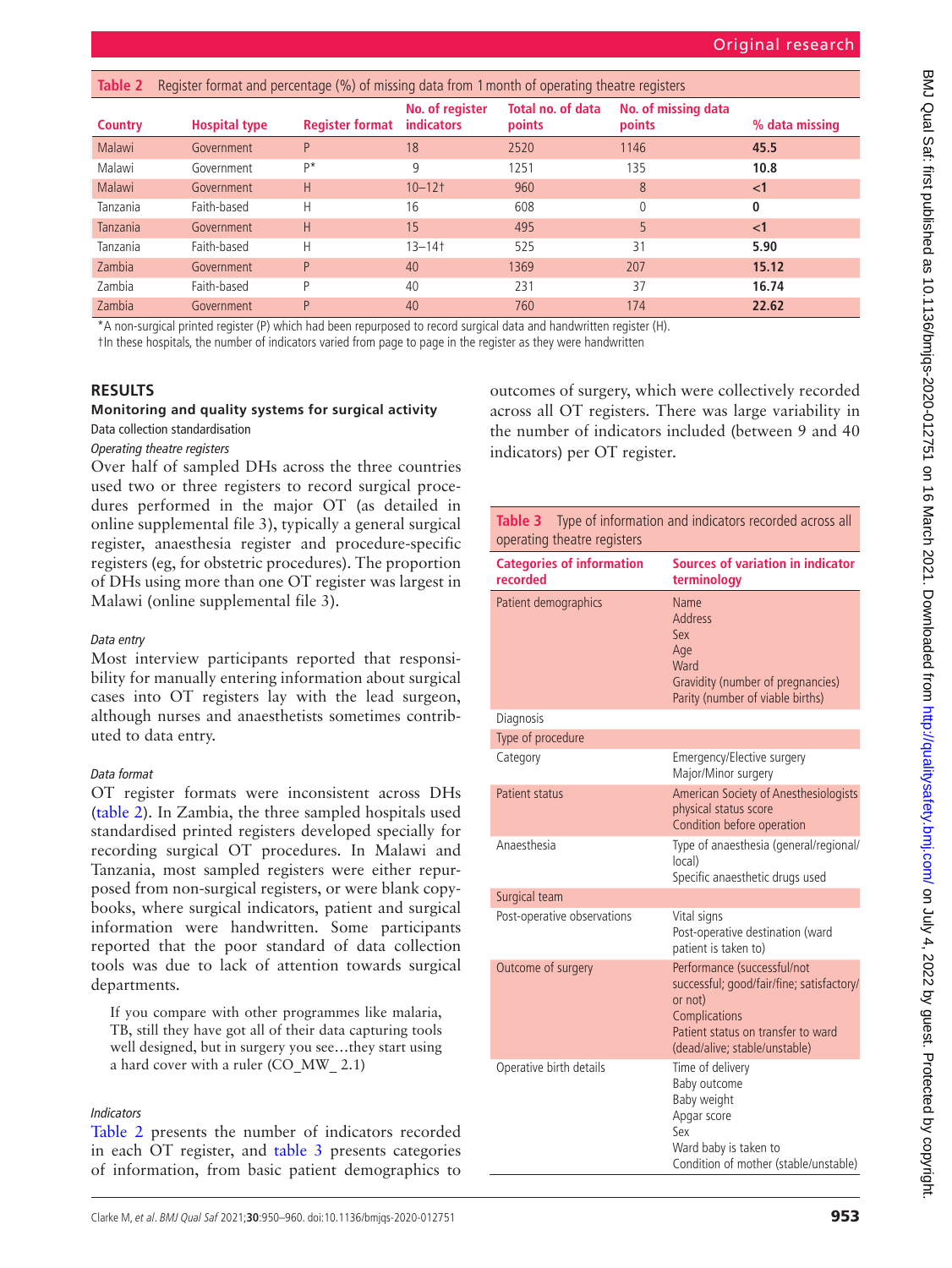In Zambia, the number of indicators was large (40) and consistent. Variability in Tanzania and Malawi indicates lack of standardised data collection across their DHs. There were also inconsistencies in the number of indicators recorded across pages, within the same OT register, where DHs used a '*pen and ruler*' handwritten approach.

Information categories and indicator formats used in DH OT registers differed within and across the three countries. Whereas patient demographics, diagnosis, procedure, surgical team and type of anaesthesia used were commonly recorded in DHs, using similar indicators across countries ([table](#page-3-1) 3), there was variation in recording surgery outcomes. This comprised inconsistent terminology and failure to record outcomes, particularly in Malawi and Tanzania where standardised registers were not used. Printed registers from Zambia included indicators to record post-operative observations of vital signs, such as heart rate, blood pressure, temperature as well as on outcomes (performance and complications) of the surgery. However, some groups of indicators such as category of surgery, patient status and post-operative observations and outcome of surgery were not recorded in all OT registers.

The printed register from Malawi collected data on outcomes (performance, complications and comorbidity) and on post-operative mortality status on transfer to theatre. However, none of the handwritten/ re-purposed OT registers from Malawi and Tanzania included indicators to record elective or emergency category of the surgery, or the American Society of Anesthesiologists score ([table](#page-3-1) 3). They lacked substantive data on post-operative observations, and three of these OT registers did not record data on outcomes of surgery.

#### Data completeness

The percentage of missing data for 1month of OT register records ranged from 0% to 45.5% (see [table](#page-3-0) 2). Tanzania had the lowest proportion of missing data; Zambia had consistent trends of 15%–22% missing data and Malawi DHs had the highest proportion of missing OT data. Percentages of missing data were higher in printed versus handwritten OT registers. However, the former included twice the number, and a greater range of categories than handwritten OT registers from Malawi and Tanzania. Incomplete information in printed registers in Zambia and Malawi were more often for additional categories such as patient status and post-operative observations.

Some participants from Malawi and Zambia confirmed problems with record keeping, notably: incomplete data entries, lost registers, lack of a designated personnel for data entry and failures to enter data into OT registers. Omissions were sometimes due to pressure for the surgical team to quickly prepare for another surgery:

…We have a challenge whereby surgeons rush, whenever they finish a procedure, rush out of the theatre forgetting recording the cases into the register (Nurse\_MW\_2.01)

#### Surgical data utilisation

Most interview respondents reported that basic summaries of surgical OT register data (total volume of cases by type of procedure performed) were compiled at regular frequencies for the DH administration, to facilitate budgetary planning, including procurement of supplies and equipment for theatres.

We send [the data] to the district and it is most useful for them, especially in terms of planning (ML\_ ZW\_1.12)

"[the administration] are taking for, you know, to see how much we have in our budget (Anaes TZ 3.3)

Despite sharing data with the DH administration, the reporting surgical departments noted that they were seldom involved in the analysis nor receive feedback. Additionally, <50% of DHs across the sample conducted reviews of monthly surgical reports: 22% of surveyed DHs in Malawi (n=5/22), 48% (n=11/23) in Zambia and 53% (n=16/30) in Tanzania.

Each hospital is also required to integrate their data into the national Health Management Information System (HMIS) to facilitate high-level management and planning of the country's health system.<sup>19 59</sup> But as explained by respondents, the transfer of data from the original files to the electronic HMIS is challenging:

We don't have necessary registers, we usually improvise so keeping of data is a problem. And I have noted the theatre data is not entered into the HMIS system at the district hospital (…) The HMIS would not pick from those registers because we use a ruler, draw a line… (CO\_MW\_2.1)

As is the capacity of data entry clerks and/or administration at the hospital to decipher the information provided by the surgical team:

[The analysis] is done by non-medical people. So, you find that some data, because they do not know what it is or cannot read what it is, they skip it (Anaes\_ ZW\_1.4)

#### **Monitoring and quality systems for surgical processes and outcomes**

[Table](#page-5-0) 4 reports the number and percentage of DHs within each country that use quality control measures for the purpose of monitoring processes (surgical safety checklists, supervision, case reviews) and outcomes (morbidity and mortality reports, and audits of adverse events) of surgical service delivery.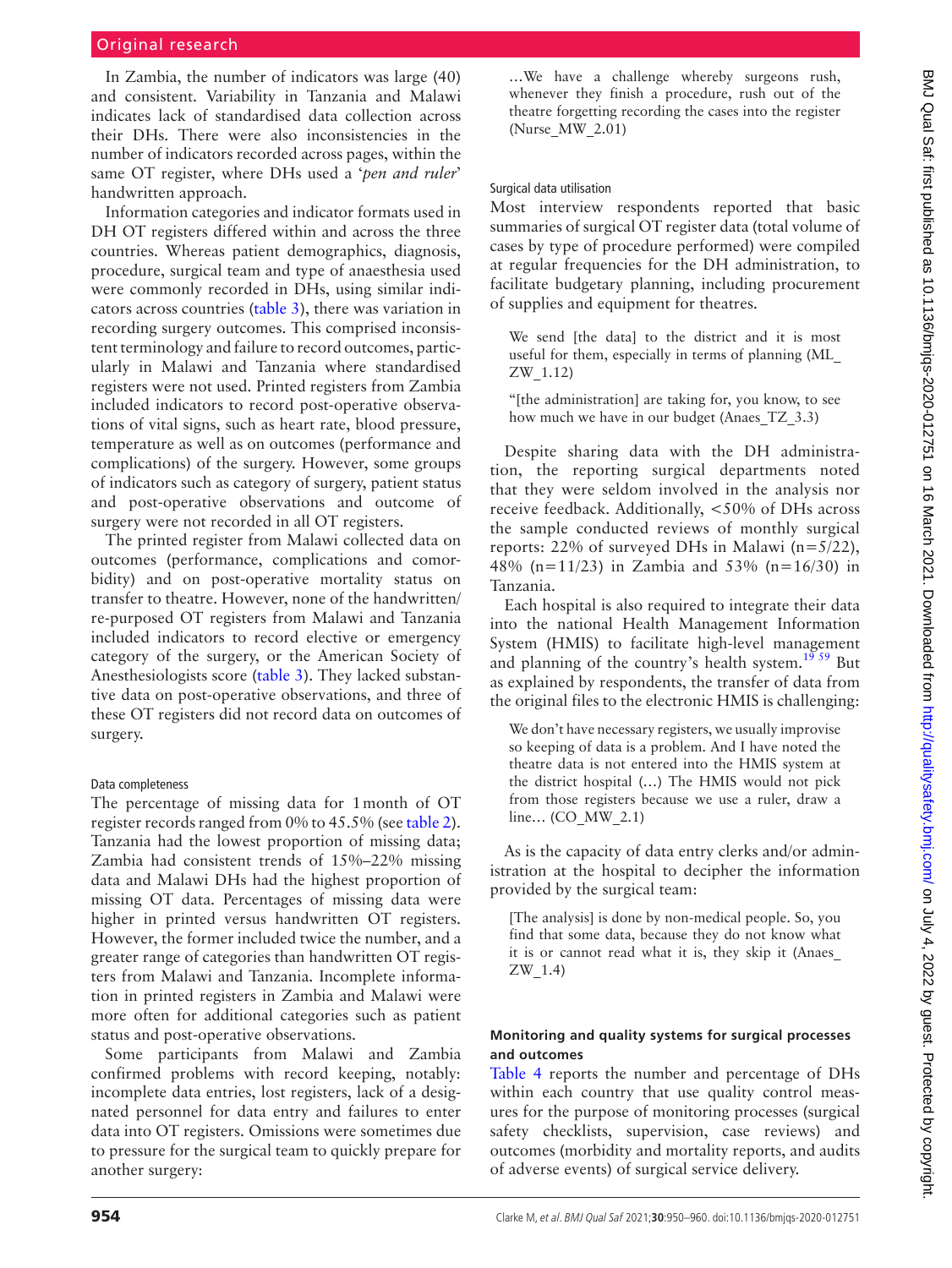<span id="page-5-0"></span>

| Per cent of district hospitals monitoring surgical quality in Malawi, Tanzania and Zambia<br>Table 4 |                            |                              |                      |                                |                                  |  |  |  |  |
|------------------------------------------------------------------------------------------------------|----------------------------|------------------------------|----------------------|--------------------------------|----------------------------------|--|--|--|--|
| N (% within country)                                                                                 | <b>Malawi</b><br>$n=22(%)$ | <b>Tanzania</b><br>$n=30(%)$ | Zambia<br>$n=23$ (%) | <b>Government</b><br>$n=29(%)$ | <b>Faith-based</b><br>$n=24$ (%) |  |  |  |  |
| <b>Surgical Safety Checklists</b>                                                                    | 3(14%)                     | 10(33%)                      | 9(39%)               | 5(17%)                         | $14(58\%)*$                      |  |  |  |  |
| Supervision                                                                                          |                            |                              |                      |                                |                                  |  |  |  |  |
| Internal                                                                                             | 20 (91%)                   | 25 (83%)                     | 17 (74%)             | 24 (83%)                       | 18 (75%)                         |  |  |  |  |
| External                                                                                             | 10 (46%)                   | $0(0\%)$                     | 2(9%)                | 2(6%)                          | $0(0\%)$                         |  |  |  |  |
| Case reviews                                                                                         | $11(50\%)$                 | 22 (73%)                     | 10 (44%)             | 11 (38%)                       | 21 (88%)+                        |  |  |  |  |
| Morbidity and mortality reports                                                                      | 4(18%)                     | $9(30\%)\ddagger$            | 15 (65%)             | $9(31\%)$                      | 15(63%)                          |  |  |  |  |
| Audits of surgical adverse events                                                                    | 2(9%)                      | 2(7%)                        | $7(30\%)$            | $4(14\%)$                      | 3(21%)                           |  |  |  |  |

\*P=0.002 proportions of hospitals using surgical checklist: faith-based versus government.

†P=0.0001 proportions of hospitals undertaking case reviews: faith-based versus government.

‡P=0.003, proportions of hospitals producing regular reports across the three countries.

§P=0.02 proportions of hospitals producing morbidity and mortality reports: faith-based versus government.

Surgical safety checklists

As shown in [table](#page-5-0) 4, <40% of surveyed DHs used SSCs, with least use in Malawi and significantly greater use in faith-based (58%) versus government hospitals (17%): p=0.002. As reported by one participant from Tanzania, the Christian Social Services Commission provided high-level support and guidance on quality control to faith-based health facilities:

…Those are the people who are really taking care of these faith-based organisation facilities (…) they have given us some information and also we have been attending different meetings about the quality. If you look on our booklet or the consent form of the patient, everything the patient has to be informed on (Surgeon\_TZ\_3.11)

## Surgical supervision

External supervision by visiting surgical specialists was not done in Tanzania and in only 9% of DHs in Zambia, compared with 46% in Malawi (see [table](#page-5-0) 4). Internal informal supervision by senior staff was more common, conducted in over 70% of DHs in each country. This comprised overseeing junior colleagues in operations; monitoring their skills in surgery before they were allowed practice unsupervised and orienting staff on relevant surgical protocols (eg, aseptic practice within the OT). Some hospitals established more formal arrangements in an effort to enhance quality of service delivery:

To improve, threemonths ago we decided to do any major operation operating with two doctors […] because when you have two doctors you can give each other experience and skills (Anaes\_TZ\_3.11)

Surgical case reviews

As reported in [table](#page-5-0) 4, 73% of DHs in Tanzania conducted surgical case reviews, compared with less than half of DHs in Malawi and Zambia; and were significantly more frequent in faith-based than government hospitals: 88% vs 38%, p=0.0001. Case review frequency varied across hospitals: from daily, weekly to monthly; or were ad hoc, for example, when a difficult case arose. Case reviews were used to reflect on staff surgical performance, for managing difficult inpatient cases or to bring staff together to discuss surgical technique.

[Case reviews are] a good system where we analyse the cases and discuss how better we can surgically help our patients (CO\_MW\_2.11)

Surgical morbidity and mortality reports, audits of adverse events

As outlined in [table](#page-5-0) 4, surgical morbidity and mortality reports were done in 65% of DHs in Zambia, but less commonly in Tanzania and Malawi (<30%); and were significantly more frequent in faith-based than government hospitals: 63% vs 31%, p=0.02. Audits of surgical adverse events were infrequent, performed in 7%, 9% and 30% of hospitals in Tanzania, Malawi and Zambia, respectively; and were more frequently done for maternal cases.

## **District-level teams' perceptions of obstacles to surgical monitoring and quality systems**

The qualitative analysis provided insights into the reasons for inconsistencies in the use of monitoring and quality control measures at DHs. Multiple interview respondents stated there was no formal system for surgical monitoring and quality control at their hospitals:

We don't do [quality systems] there. It's very rare (Nurse\_TZ\_3.4)

Some respondents reported that selected quality control measures were in use at their facility (as outlined in [table](#page-2-0) 1), but that there was no institutional support nor team approach, reinforced by managerial practices within DHs, to inform the use of such measures.

We don't have the standards, so we are used to the way that he or she learned at college. (CO\_ MW\_2.12)

Multiple factors contributed to the absence of a culture for quality control in surgery at the DH.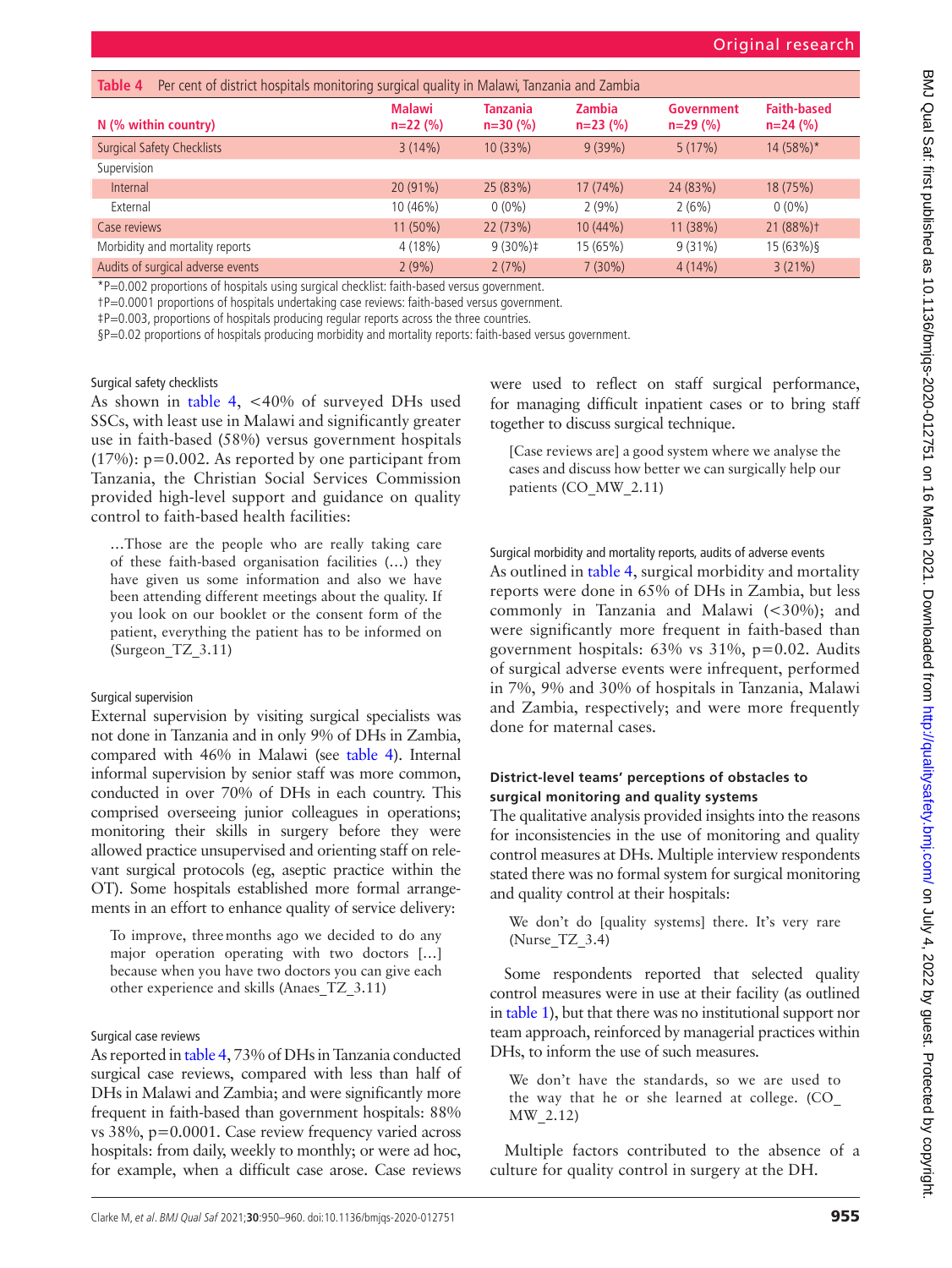#### Reliance on individuals

Respondents reported that any surgical monitoring and quality systems approaches used in their hospitals were largely dependent on the abilities and initiative of individuals. The major contributing factor was the lack of formal protocols to guide the work of surgical teams.

[Quality is] up to an individual, the surgeon and the team involved, they are responsible for that. But we don't have a system in place. (CO\_MW\_2.2)

#### Working in isolation

The situation was exacerbated by the absence of relevant training or continuous professional development opportunities available to district surgical teams. Respondents highlighted that such opportunities would help them to become familiar with best practices on surgical monitoring and quality control approaches.

[Staff] are just working continuously and we don't receive much external help, like a mentorship from outside…so you find that they are losing out on certain information and training. (Anaes\_ZM\_1.15)

According to respondents, the consequence of working in isolation and lack of formal supervision at DHs was the inability to compare their practices with others (including external surgical teams), leading to missed opportunities for improvement in quality standards.

I was thinking if there can be feedback from others, like they see how you are doing it and they tell you 'no this is not actually how you are supposed to do it, this is how you do it'. Maybe that would be best (MO\_ZM\_1.3)

#### Lack of accountability

Lastly, a small number of DH staff reported inadequate oversight mechanisms. Some respondents outlined that their hospital had committees or quality assurance teams responsible for hospital-wide standards, but which were not very active and not surgery-specific.

#### **DISCUSSION**

This study provides evidence on current practices and measures used for monitoring and quality control in surgical activity, processes and outcomes in a sample of 75 DHs in Malawi, Zambia and Tanzania. We found lack of standardisation in monitoring and quality control practices across surgically active sampled DHs in all three countries.

Multiple registers sometimes recording the same procedure were consistent findings across hospitals and countries. The use of handwritten registers in Malawi and Tanzania contributed to inconsistencies in the number and range of indicators recorded. As other studies from the region have demonstrated,

lack of standardisation contributes to duplication of patient records,<sup>60</sup> increased staff workload<sup>61</sup> and inaccuracies and inefficiency in reporting into the national HMIS.<sup>[60 61](#page-9-14)</sup> Incomplete, damaged and lost hospital records in Malawi and Zambia are consistent with published literature,  $8^{34}$  44  $60^{62}$  although low proportions of missing data in our sample of Tanza-nian OT registers contrast with previous studies.<sup>[63 64](#page-9-16)</sup> Likely contributory factors for missing data were lack of oversight and direction from higher levels; and because data utilisation, where it happened, focused on its value for informing procurement and budgeting, rather than on analysing and improving the quality of surgical patient care. Less than half of surgical teams in our sample reviewed data on their own performance. This is in line with findings from other studies, which report that neither district healthcare nor administrative staff are adequately trained in data collection and analysis activities. $60\,61\,63\,65$ 

Perioperative mortality rate (POMR) is an important indicator of surgical quality.<sup>66</sup> The absence of standardised data on outcomes and risk stratifiers of surgery, often because the OT register format does not capture such information, impacts on the extent of retrospective data available to calculate POMR.<sup>[67](#page-10-3)</sup> As reported elsewhere, lack of such data and missing data impair capacity to monitor and compare performance within and between countries, so as to improve the delivery of surgical care.<sup>66 68</sup> This is also likely to impact negatively on the effectiveness and efficiency of planning processes, resource allocation and performance assessment, both at hospital and health system  $levels<sup>1</sup>$  $levels<sup>1</sup>$  $levels<sup>1</sup>$ 

It is difficult to conclude whether the low proportion of DHs using the WHO SSCs were to be expected, as published literature reports checklist implementation in hospitals between  $12\%$  and  $100\%$ .<sup>204769</sup> However, SSC utilisation in our study fell far short of recommended standards for hospitals internationally, $16$  as well as the target for SSC implementation at all levels of hospitals in Tanzania.<sup>50</sup> Barriers to the use of checklists, which were not explored in this study, include: staff turnover, poor work-flow practices, staff resistance and lack of knowledge; and lack of resources, particularly in LMICs,<sup>20 47</sup> all of which could be addressed. $70$  However, the significantly higher proportion of faith-based hospitals (largely from Tanzania in our sample) that use SSCs and undertake surgical case reviews suggests that supportive oversight can achieve improvements.

The higher proportions of DHs in Zambia conducting surgical audits and completing morbidity and mortality reports, compared with DHs in Malawi and Tanzania, may be due to the Zambia Quality Assurance Programme which emphasised the use of outcome data for DH performance monitoring,<sup>[71](#page-10-5)</sup> again pointing to the potential of national initiatives. Overall, our results reflect other retrospective studies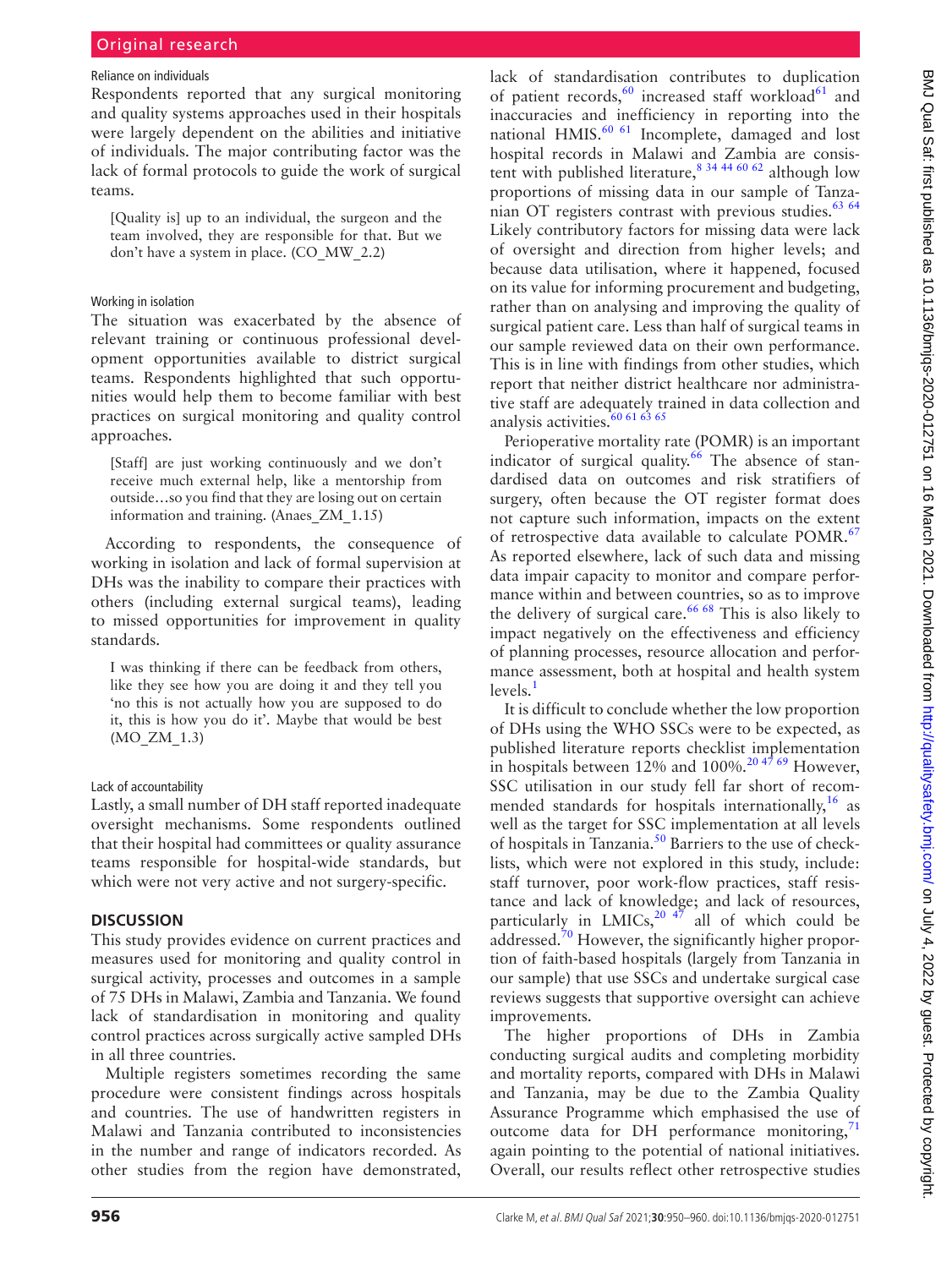from the region, including at higher levels of care, which report the absence of surgical audits.<sup>[8 37](#page-8-5)</sup> Poor data collection systems and sporadic implementation of other quality measures could be attributed to lack of external supervision in most surveyed hospitals. COST-Africa, a clinical officer surgical training programme in Malawi and Zambia, implemented DH in-service training and supervision, delivered by referral hospital specialist surgeons, from 2013 to 2016, which demonstrated improvements in DH surgical productivity.<sup>7273</sup> External supervision, with the exception of an NGOfinanced supervision captured in our survey, had been phased out by 2017 in Malawi. External supervision was not conducted in the surveyed DHs in Tanzania, and was conducted in only two surveyed DHs in Zambia.

The development of standardised country and international surgical information systems is undermined by the lack of consensus on the minimum set of indicators necessary to inform evidence-based monitoring of health service delivery,<sup>4</sup> as well as absence of clear guidelines for standardised surgical indicators, data collection methodology and how to integrate such measures into national and international data-bases.<sup>[52](#page-9-9)</sup> Accordingly, the National Surgical, Obstetric and Anaesthesia Plans in Tanzania and Zambia have emphasised the need to strengthen national surgical information systems and quality practices in hospitals at all levels. $495074$  However, national plans alone will be insufficient. A district perspective is essential, as is regular oversight and engagement with DH surgical teams, strengthening their capacity and understanding of the value of well-collected and analysed patientrelated data for improving surgical quality of care.

# **Limitations**

Several limitations were identified in this study. First, although data reported in this paper have been triangulated using mixed-methods, data were still predominantly self-reported, introducing a potential bias. Second, we did not interview DH information officers. Therefore, reports from participants that hospital administration did not fully understand, or share data with surgical departments, could not be cross-checked. Further research is needed, which was beyond the scope of this study, to investigate how surgical information is used by DH information officers, which would allow assessment of other aspects of data quality such as accuracy, reliability and integration into existing health information systems. Finally, there are limits to the generalisability of results in Zambia and Tanzania because our study only covered a selected geographical area. Also, we focused specifically on district-level surgical care delivery, so further research is needed to compare surgical monitoring and quality control practices across all care levels to draw a more complete picture of the national situation in each country.

# **CONCLUSION**

In conclusion, our results indicate potential for improvements in embedding monitoring of the delivery of surgical care and quality control systems' measures as part of routine delivery of surgical care at district hospitals, which are the entry points to essential surgical services for rural populations in SSA. In particular, improvements are needed in standardisation of data collection practices; and in ensuring data completeness, analysis and utilisation for improving patient outcomes. $4\overline{48}$  The study highlights the need for stronger national oversight of district-level surgical quality of care; resources and capacity strengthening of district surgical teams to analyse and use the surgical data they produce and the incorporation of surgical quality indicators into national health information systems.

## **Author affiliations**

<sup>1</sup>Department of Epidemiology & Public Health, Royal College of Surgeons in Ireland Division of Population Health Sciences, Dublin, Leinster, Ireland <sup>2</sup> Department of Surgery, University of Malawi College of Medicine, Blantyre, Malawi

<sup>3</sup>Department for Health Evidence, Radboud University Medical Centre, Nijmegen, The Netherlands

4 Department of Surgery, Surgical Society of Zambia, University of Zambia University Teaching Hospital, Lusaka, Zambia

5 East Central and Southern Africa Health Community, Arusha, United Republic of Tanzania

<sup>6</sup>Nuffield Department of Orthopaedics, Rheumatology and Musculoskeletal Sciences, University of Oxford, Oxford, UK

<sup>7</sup>Department of Surgery, Kilimanjaro Christian Medical Centre, Moshi, United Republic of Tanzania

## **Twitter** Morgane Clarke [@SURGAfrica](https://twitter.com/SURGAfrica)

**Contributors** MCl: this author helped conceive the original idea and study design; helped with data acquisition, analysis and interpretation and helped review the literature, write the first draft of the manuscript and approve the final manuscript. CP: this author helped conceive the original idea and study design; helped with data acquisition, analysis and interpretation and helped critically appraise and approve the final manuscript. LB, MI, HB: these authors helped with data interpretation and critically appraise and approve the final manuscript. MCh, GM, AJ, GL: these authors helped with data acquisition and critically appraise and approve the final manuscript. EB, CL, JK, NM, KC, RB, JG: these authors helped conceive the original idea and study design and critically appraise and approve the final manuscript.

**Funding** This study was funded by Horizon 2020 Framework Programme (Grant number: 733391).

**Competing interests** None declared.

**Patient consent for publication** Not required.

**Ethics approval** Ethical approval was granted by Research Ethics Committee of the Royal College of Surgeons in Ireland: REC 1417; College of Medicine Research Ethics Committee in Malawi: No. P.05/17/2179; University of Zambia Biomedical Research Ethics Committee: No. 005- 05-17; Kilimanjaro Christian Medical College Research Ethics (No. CRERC 2026) and National Institute for Medical Research in Tanzania (No. NIMR/HQ/R.8a/Vol. IX/2600). All Ministries of Health approved the DH data collection. Informed audio-recorded consent was obtained from the study participants.

**Provenance and peer review** Not commissioned; externally peer reviewed.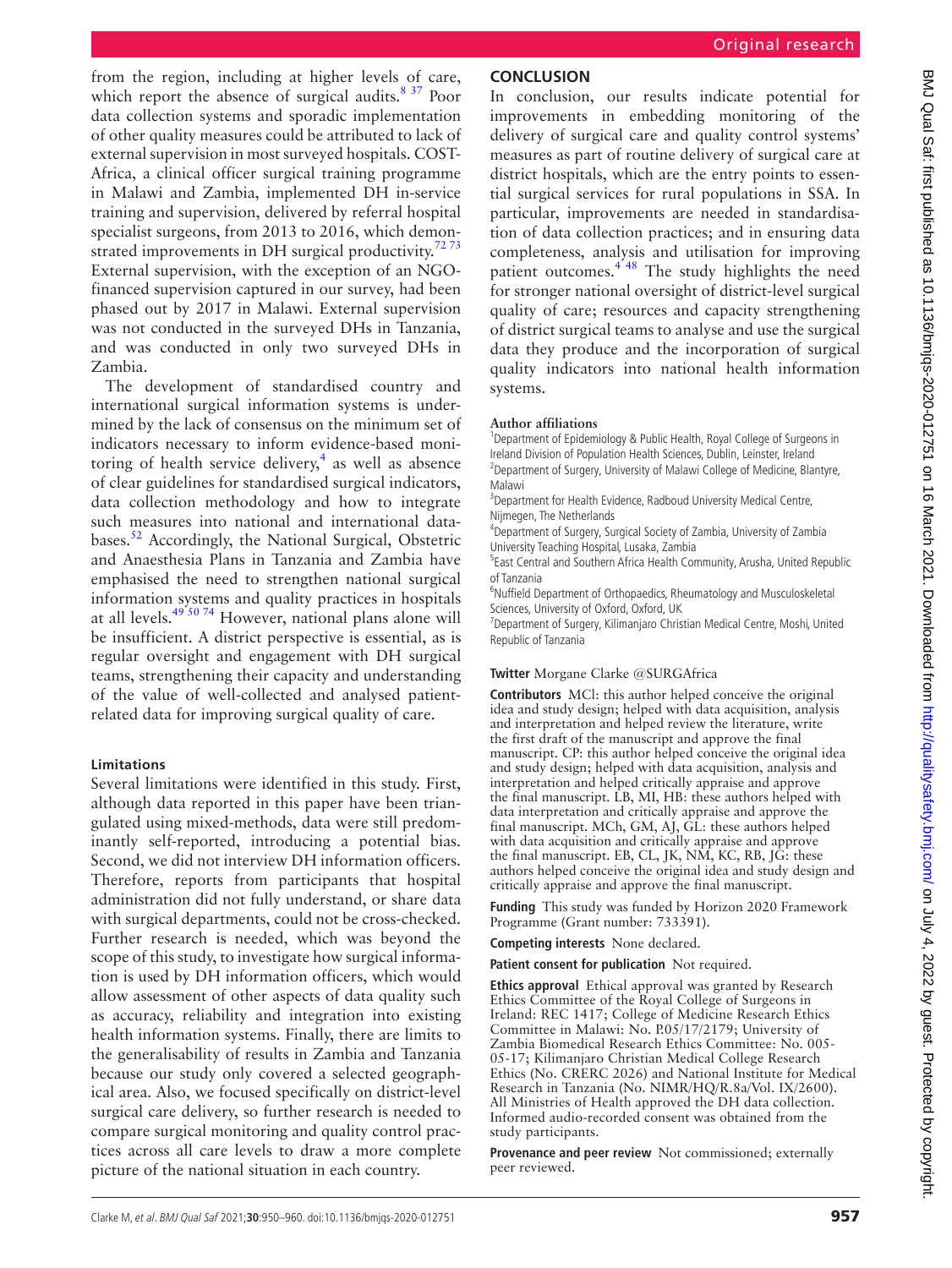**Data availability statement** Data (deidentified participant data) are available on reasonable request from the corresponding author.

**Supplemental material** This content has been supplied by the author(s). It has not been vetted by BMJ Publishing Group Limited (BMJ) and may not have been peer-reviewed. Any opinions or recommendations discussed are solely those of the author(s) and are not endorsed by BMJ. BMJ disclaims all liability and responsibility arising from any reliance placed on the content. Where the content includes any translated material, BMJ does not warrant the accuracy and reliability of the translations (including but not limited to local regulations, clinical guidelines, terminology, drug names and drug dosages), and is not responsible for any error and/or omissions arising from translation and adaptation or otherwise.

**Open access** This is an open access article distributed in accordance with the Creative Commons Attribution 4.0 Unported (CC BY 4.0) license, which permits others to copy, redistribute, remix, transform and build upon this work for any purpose, provided the original work is properly cited, a link to the licence is given, and indication of whether changes were made. See: [https://creativecommons.org/licenses/by/4.0/.](https://creativecommons.org/licenses/by/4.0/)

#### **ORCID iD**

Morgane Clarke<http://orcid.org/0000-0003-0671-1287>

#### **REFERENCES**

- <span id="page-8-0"></span>1 Meara JG, Leather AJM, Hagander L, *et al*. Global surgery 2030: evidence and solutions for achieving health, welfare, and economic development. *[Lancet](http://dx.doi.org/10.1016/S0140-6736(15)60160-X)* 2015;386:569–624.
- <span id="page-8-1"></span>2 Organisation for Economic Cooperation and Development. Ministerial statement: the next generation of health reforms. OECD health Ministerial meeting, Paris, 2017. Available: <https://www.oecd.org/health/ministerial-statement-2017.pdf> [Accessed 16 Nov 2020].
- 3 Kruk ME, Gage AD, Arsenault C, *et al*. High-Quality health systems in the sustainable development goals era: time for a revolution. *[Lancet Glob Health](http://dx.doi.org/10.1016/S2214-109X(18)30386-3)* 2018;6:e1196–252.
- <span id="page-8-2"></span>4 World Health Organization,, OECD, International Bank for Reconstruction and Development. Delivering quality health services: a global imperative for universal health coverage. Geneva, 2018. Available: [https://apps.who.int/iris/handle/](https://apps.who.int/iris/handle/10665/272465) [10665/272465](https://apps.who.int/iris/handle/10665/272465) [Accessed 16 Nov 2020].
- 5 Woodward CA. *Strategies for assisting health workers to modify and improve skills : developing quality health care : a process of change*. Geneva: World Health Organization, 2000.
- <span id="page-8-3"></span>6 Wilson RM, Michel P, Olsen S, *et al*. Patient safety in developing countries: retrospective estimation of scale and nature of harm to patients in hospital. *[BMJ](http://dx.doi.org/10.1136/bmj.e832)* 2012;344:832.
- <span id="page-8-4"></span>7 Sobhy S, Zamora J, Dharmarajah K, *et al*. Anaesthesiarelated maternal mortality in low-income and middle-income countries: a systematic review and meta-analysis. *[Lancet Glob](http://dx.doi.org/10.1016/S2214-109X(16)30003-1)  [Health](http://dx.doi.org/10.1016/S2214-109X(16)30003-1)* 2016;4:e320–7.
- <span id="page-8-5"></span>8 Lillie EMMA, Holmes CJ, O'Donohoe EA, *et al*. Avoidable perioperative mortality at the University teaching Hospital, Lusaka, Zambia: a retrospective cohort study. *[Can J Anaesth](http://dx.doi.org/10.1007/s12630-015-0483-z)* 2015;62:1259–67.
- 9 Weiser TG, Gawande A. Excess Surgical Mortality: Strategies for Improving Quality of Care. In: *Disease control priorities*. Third Edition. The World Bank, 2015: 279–305.
- 10 Weiser TG, Regenbogen SE, Thompson KD, *et al*. An estimation of the global volume of surgery: a modelling strategy based on available data. *[Lancet](http://dx.doi.org/10.1016/S0140-6736(08)60878-8)* 2008;372:139–44.
- <span id="page-8-6"></span>11 Sobhy S, Arroyo-Manzano D, Murugesu N, *et al*. Maternal and perinatal mortality and complications associated with caesarean section in low-income and middle-income

countries: a systematic review and meta-analysis. *[Lancet](http://dx.doi.org/10.1016/S0140-6736(18)32386-9)* 2019;393:1973–82.

- <span id="page-8-7"></span>12 Organisation for Economic Cooperation and Development. *Tackling Wasteful spending on health*. Paris: OECD Publishing, 2017.
- 13 Slawomirski L, Auraaen A, Klazinga N. The economics of patient safety: strengthening a value-based approach to reducing patient harm at national level. Paris, 2017. Available: <https://doi.org/10.1787/5a9858cd-en>
- <span id="page-8-8"></span>14 Mock CN, Donkor P, Gawande A, *et al*. Essential surgery: key messages from disease control priorities, 3rd edition. *[Lancet](http://dx.doi.org/10.1016/S0140-6736(15)60091-5)* 2015;385:2209–19.
- 15 McQueen KAK. Editorial perspective: global surgery: measuring the impact. *[World J Surg](http://dx.doi.org/10.1007/s00268-013-2198-z)* 2013;37:2505–6.
- <span id="page-8-9"></span>16 World Health Organization. *Who guidelines for safe surgery: 2009 safe surgery saves lives*. Geneva, 2009.
- 17 World Health Organization. *Surgical care at the district hospital*. Geneva, 2003.
- 18 Health Metrics Network,, World Health Organization. Framework and standards for country health information systems. Geneva, 2012. Available: [http://www.who.int/about/](http://www.who.int/about/licensing/copyright_form/en/index.html) [licensing/copyright\\_form/en/index.html](http://www.who.int/about/licensing/copyright_form/en/index.html) [Accessed 16 Apr 2020].
- <span id="page-8-17"></span>19 AbouZahr C, Boerma T. Health information systems: the foundations of public health. *[Bull World Health Organ](http://dx.doi.org//S0042-96862005000800010)* 2005;83:578–83.
- <span id="page-8-10"></span>20 Treadwell JR, Lucas S, Tsou AY. Surgical checklists: a systematic review of impacts and implementation. *[BMJ Qual](http://dx.doi.org/10.1136/bmjqs-2012-001797)  [Saf](http://dx.doi.org/10.1136/bmjqs-2012-001797)* 2014;23:299–318.
- 21 Haynes AB, Weiser TG, Berry WR, *et al*. A surgical safety checklist to reduce morbidity and mortality in a global population. *[N Engl J Med](http://dx.doi.org/10.1056/NEJMsa0810119)* 2009;360:491–9.
- <span id="page-8-11"></span>22 Kao LS, Ghaferi AA, Ko CY, *et al*. Reliability of superficial surgical site infections as a hospital quality measure. *[J Am Coll](http://dx.doi.org/10.1016/j.jamcollsurg.2011.04.004)  [Surg](http://dx.doi.org/10.1016/j.jamcollsurg.2011.04.004)* 2011;213:231–5.
- <span id="page-8-12"></span>23 Campbell WB. Surgical morbidity and mortality meetings. *[Ann](http://www.ncbi.nlm.nih.gov/pubmed/3207327)  [R Coll Surg Engl](http://www.ncbi.nlm.nih.gov/pubmed/3207327)* 1988;70:363–5.
- <span id="page-8-13"></span>24 English M, Mwaniki P, Julius T, *et al*. Hospital Mortality - a neglected but rich source of information supporting the transition to higher quality health systems in low and middle income countries. *[BMC Med](http://dx.doi.org/10.1186/s12916-018-1024-8)* 2018;16:32.
- 25 Kongnyuy EJ, Mlava G, van den Broek N. Criteria-based audit to improve a district referral system in Malawi: a pilot study. *[BMC Health Serv Res](http://dx.doi.org/10.1186/1472-6963-8-190)* 2008;8:190.
- <span id="page-8-14"></span>26 van den Akker T, van Rhenen J, Mwagomba B, *et al*. Reduction of severe acute maternal morbidity and maternal mortality in Thyolo district, Malawi: the impact of obstetric audit. *[PLoS One](http://dx.doi.org/10.1371/journal.pone.0020776)* 2011;6:e20776.
- <span id="page-8-15"></span>27 Moucheraud C, Schwitters A, Boudreaux C, *et al*. Sustainability of health information systems: a three-country qualitative study in southern Africa. *[BMC Health Serv Res](http://dx.doi.org/10.1186/s12913-016-1971-8)* 2017;17:23.
- 28 Mbondji PE, Kebede D, Soumbey-Alley EW, *et al*. Health information systems in Africa: descriptive analysis of data sources, information products and health statistics. *[J R Soc Med](http://dx.doi.org/10.1177/0141076814531750)* 2014;107:34–45.
- 29 Beane A, Wagstaff D, Abayadeera A, *et al*. Surgical surveillance in resource-poor settings. *[Lancet](http://dx.doi.org/10.1016/S0140-6736(18)30498-7)* 2018;391:1571.
- <span id="page-8-16"></span>30 Mutale W, Chintu N, Amoroso C, *et al*. Improving health information systems for decision making across five sub-Saharan African countries: implementation strategies from the African health Initiative. *[BMC Health Serv Res](http://dx.doi.org/10.1186/1472-6963-13-S2-S9)* 2013;13 Suppl 2:S9.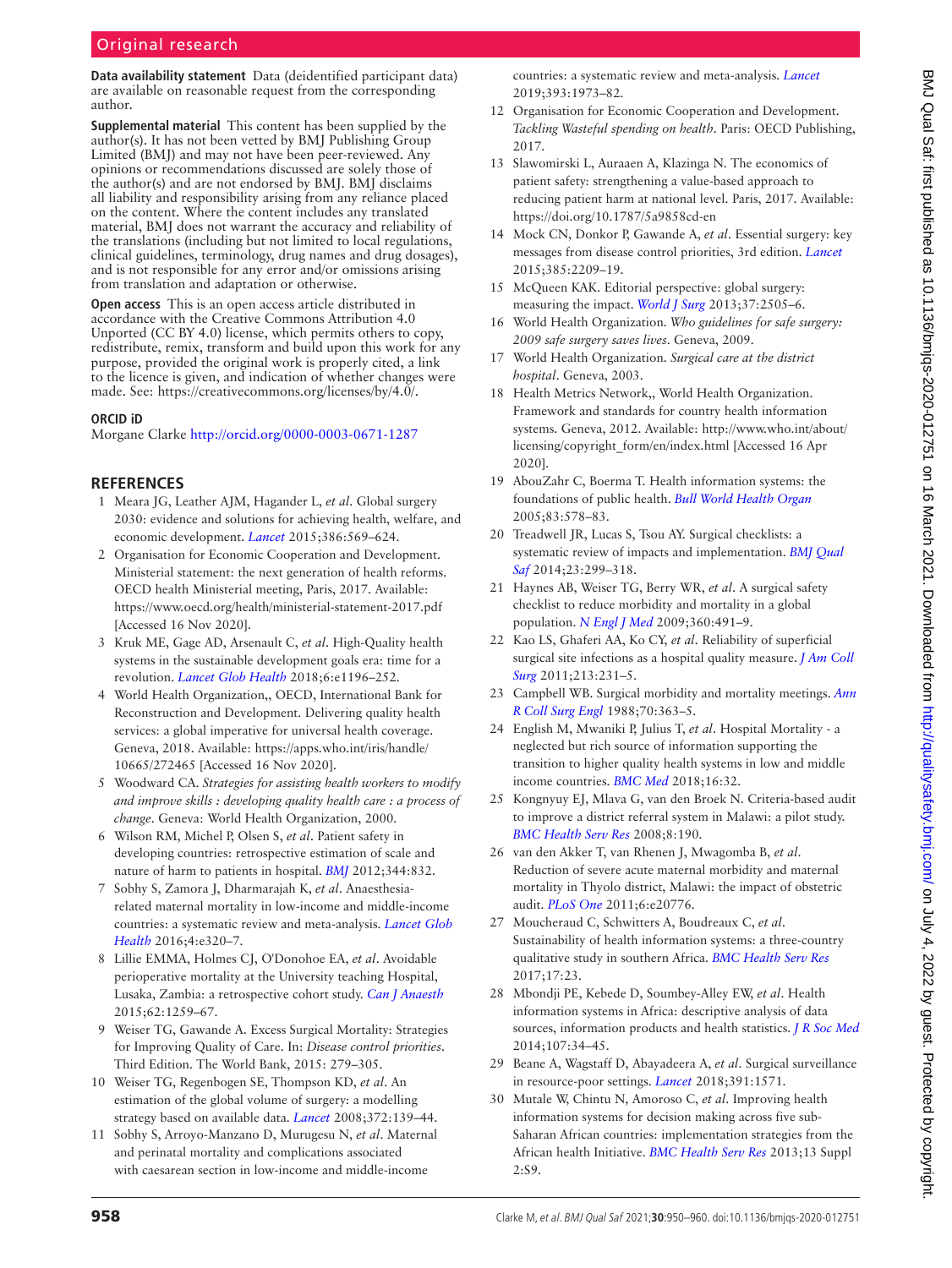- <span id="page-9-0"></span>31 Chan M. From new estimates to better data. *[Lancet](http://dx.doi.org/10.1016/S0140-6736(12)62135-7)* 2012;380:380.
- 32 Uribe-Leitz T, Jaramillo J, Maurer L, *et al*. Variability in mortality following caesarean delivery, appendectomy, and groin hernia repair in low-income and middle-income countries: a systematic review and analysis of published data. *[Lancet Glob Health](http://dx.doi.org/10.1016/S2214-109X(15)00320-4)* 2016;4:e165–74.
- 33 Bosse G, Abels W, Mtatifikolo F, *et al*. Perioperative Care and the Importance of Continuous Quality Improvement--A Controlled Intervention Study in Three Tanzanian Hospitals. *[PLoS One](http://dx.doi.org/10.1371/journal.pone.0136156)* 2015;10:e0136156.
- 34 Raff M, James MFM. An audit of anaesthetic record keeping. *[Southern African Journal of Anaesthesia and Analgesia](http://dx.doi.org/10.1080/22201173.2003.10873005)* 2003;9:7–9.
- <span id="page-9-1"></span>35 Delisle M, Pradarelli JC, Panda N, *et al*. Variation in global uptake of the surgical safety checklist. *[Br J Surg](http://dx.doi.org/10.1002/bjs.11321)* 2020;107:e151–60.
- 36 Weiser TG, Haynes AB. Ten years of the surgical safety checklist. *[Br J Surg](http://dx.doi.org/10.1002/bjs.10907)* 2018;105:927–9.
- <span id="page-9-2"></span>37 Pirkle CM, Dumont A, Zunzunegui M-V. Criterion-based clinical audit to assess quality of obstetrical care in low- and middle-income countries: a systematic review. *[Int J Qual](http://dx.doi.org/10.1093/intqhc/mzr033)  [Health Care](http://dx.doi.org/10.1093/intqhc/mzr033)* 2011;23:456–63.
- 38 Rajbhandari R, McMahon DE, Rhatigan JJ, *et al*. The Neglected Hospital - The District Hospital's Central Role in Global Health Care Delivery. *[N Engl J Med](http://dx.doi.org/10.1056/NEJMp1911298)* 2020;382:397–400.
- <span id="page-9-3"></span>39 Henry JA, Frenkel E, Borgstein E, *et al*. Surgical and anaesthetic capacity of hospitals in Malawi: key insights. *[Health Policy Plan](http://dx.doi.org/10.1093/heapol/czu102)* 2015;30:985–94.
- <span id="page-9-4"></span>40 Gajewski J, Conroy R, Bijlmakers L, *et al*. Quality of surgery in Malawi: comparison of patient-reported outcomes after hernia surgery between district and central hospitals. *[World J Surg](http://dx.doi.org/10.1007/s00268-017-4385-9)* 2018;42:1610–6.
- 41 McCord C, Mbaruku G, Pereira C, *et al*. The quality of emergency obstetrical surgery by assistant medical officers in Tanzanian district hospitals. *[Health Aff](http://dx.doi.org/10.1377/hlthaff.28.5.w876)* 2009;28:876–85.
- 42 Bosse G, Mtatifikolo F, Abels W, *et al*. Immediate outcome indicators in perioperative care: a controlled intervention study on quality improvement in hospitals in Tanzania. *[PLoS](http://dx.doi.org/10.1371/journal.pone.0065428)  [One](http://dx.doi.org/10.1371/journal.pone.0065428)* 2013;8:65428.
- <span id="page-9-5"></span>43 Kumwenda B, Jimmy-Gama D, Manyonga V. Factors Affecting Data Quality in the Malawian Health Management Information System. In: *Proceedings of the IASTED International Conference health informatics (AfricaHI 2014*. Calgary,AB,Canada: ACTAPRESS, 2014: 286–92.
- 44 Evaluation M. *Improving the Quality of Zambia's Clinical Care Data - Findings from Expedited Audits of Data Quality in 93 Health Facilities in October*. Chapel Hill, 2018.
- <span id="page-9-6"></span>45 Fehr J, Hatz C, Soka I, *et al*. Antimicrobial prophylaxis to prevent surgical site infections in a rural sub-Saharan Hospital. *[Clin Microbiol Infect](http://dx.doi.org/10.1111/j.1469-0691.2006.01551.x)* 2006;12:1224–7.
- 46 Zulu M, Chalanda M. Investigation of infection prevention and control in selected Malawian hospitals. *Africa J Nurs Midwifery* 2001.
- 47 Vivekanantham S, Ravindran RP, Shanmugarajah K, *et al*. Surgical safety checklists in developing countries. *[Int J Surg](http://dx.doi.org/10.1016/j.ijsu.2013.10.016)* 2014;12:2–6.
- <span id="page-9-7"></span>48 World Health Organisation. Essential surgical care. Aide-Memoire. surgical and emergency obstetrical care at first referral level. Available: [https://www.who.int/surgery/](https://www.who.int/surgery/publications/s15985e.pdf?ua=1)
- <span id="page-9-19"></span>49 Citron I, Jumbam D, Dahm J, *et al*. Towards equitable surgical systems: development and outcomes of a national surgical, obstetric and anaesthesia plan in Tanzania. *[BMJ Glob Health](http://dx.doi.org/10.1136/bmjgh-2018-001282)* 2019;4:e001282.
- <span id="page-9-18"></span>50 Tanzania Ministry of Health Community Development Gender Elderly and Children. National surgical, obstetric and anaesthesia plan (NSOAP) 2018-2025, 2018. Available: [https://](https://docs.wixstatic.com/ugd/d9a674_4daa353b73064f70ab6a53a96bb84ace.pdf) [docs.wixstatic.com/ugd/d9a674\\_4daa353b73064f70ab6a53a9](https://docs.wixstatic.com/ugd/d9a674_4daa353b73064f70ab6a53a96bb84ace.pdf) [6bb84ace.pdf](https://docs.wixstatic.com/ugd/d9a674_4daa353b73064f70ab6a53a96bb84ace.pdf)
- <span id="page-9-8"></span>51 Pittalis C, Brugha R, Crispino G, *et al*. Evaluation of a surgical supervision model in three African countries-protocol for a prospective mixed-methods controlled pilot trial. *[Pilot](http://dx.doi.org/10.1186/s40814-019-0409-6)  [Feasibility Stud](http://dx.doi.org/10.1186/s40814-019-0409-6)* 2019;5:25.
- <span id="page-9-9"></span>52 Juran S, Gruendl M, Marks IH, *et al*. The need to collect, aggregate, and analyze global anesthesia and surgery data. *[Can](http://dx.doi.org/10.1007/s12630-018-1261-5)  [J Anaesth](http://dx.doi.org/10.1007/s12630-018-1261-5)* 2019;66:218–29.
- 53 WHO, USAID. Health facility & community data. Geneva, 2014. Available: [www.who.int/about/licensing/copyright\\_form/](www.who.int/about/licensing/copyright_form/en/index.html) [en/index.html](www.who.int/about/licensing/copyright_form/en/index.html) [Accessed 6 Aug 2020].
- <span id="page-9-10"></span>54 Braun V, Clarke V. Using thematic analysis in psychology. *[Qual](http://dx.doi.org/10.1191/1478088706qp063oa)  [Res Psychol](http://dx.doi.org/10.1191/1478088706qp063oa)* 2006;3:77–101.
- <span id="page-9-11"></span>55 Pluye P, Hong QN. Combining the power of stories and the power of numbers: mixed methods research and mixed studies reviews. *[Annu Rev Public Health](http://dx.doi.org/10.1146/annurev-publhealth-032013-182440)* 2014;35:29–45.
- 56 Creswell JW. *A Concise introduction to mixed methods research*. SAGE Publications Inc, 2015. [https://us.sagepub.com/](https://us.sagepub.com/en-us/nam/a-concise-introduction-to-mixed-methods-research/book243856) [en-us/nam/a-concise-introduction-to-mixed-methods-research/](https://us.sagepub.com/en-us/nam/a-concise-introduction-to-mixed-methods-research/book243856) [book243856](https://us.sagepub.com/en-us/nam/a-concise-introduction-to-mixed-methods-research/book243856)
- <span id="page-9-12"></span>57 Fetters MD, Curry LA, Creswell JW. Achieving integration in mixed methods designs-principles and practices. *[Health Serv](http://dx.doi.org/10.1111/1475-6773.12117)  [Res](http://dx.doi.org/10.1111/1475-6773.12117)* 2013;48:2134–56.
- <span id="page-9-13"></span>58 von Elm E, Altman DG, Egger M, *et al*. The strengthening the reporting of observational studies in epidemiology (STROBE) statement: guidelines for reporting observational studies. *[The](http://dx.doi.org/10.1016/S0140-6736(07)61602-X)  [Lancet](http://dx.doi.org/10.1016/S0140-6736(07)61602-X)* 2007;370:1453–7.
- 59 World Health Organization. *Developing health management information systems: a practical guide for developing countries*, 2004.
- <span id="page-9-14"></span>60 Kasambara A, Kumwenda S, Kalulu K, *et al*. Assessment of implementation of the health management information system at the district level in southern Malawi. *[Malawi Med J](http://dx.doi.org/10.4314/mmj.v29i3.3)* 2017;29:240.
- <span id="page-9-15"></span>61 Leza D, Phiri J. Challenges of medical records interoperability in developing countries: a case study of the University teaching hospital in Zambia. *[Ijacsa](http://dx.doi.org/10.14569/IJACSA.2019.0100171)* 2019;10:556–64.
- 62 Bagheri Nejad S, Allegranzi B, Syed SB, *et al*. Health-careassociated infection in Africa: a systematic review. *[Bull World](http://dx.doi.org/10.2471/BLT.11.088179)  [Health Organ](http://dx.doi.org/10.2471/BLT.11.088179)* 2011;89:757–65.
- <span id="page-9-16"></span>63 Wilms MC, Mbembela O, Prytherch H, *et al*. An in-depth, exploratory assessment of the implementation of the National health information system at a district level hospital in Tanzania. *[BMC Health Serv Res](http://dx.doi.org/10.1186/1472-6963-14-91)* 2014;14:91.
- 64 Lodge W, Menon G, Kuchukhidze S, *et al*. Assessing completeness of patient medical records of surgical and obstetric patients in northern Tanzania. *[Glob Health Action](http://dx.doi.org/10.1080/16549716.2020.1765526)* 2020;13:1765526.
- 65 Conradie A, Duys R, Forget P, *et al*. Barriers to clinical research in Africa: a quantitative and qualitative survey of clinical researchers in 27 African countries. *[Br J Anaesth](http://dx.doi.org/10.1016/j.bja.2018.06.013)* 2018;121:813–21.
- <span id="page-9-17"></span>66 Watters DA, Hollands MJ, Gruen RL, *et al*. Perioperative mortality rate (POMR): a global indicator of access to safe surgery and anaesthesia. *[World J Surg](http://dx.doi.org/10.1007/s00268-014-2638-4)* 2015;39:856–64.

BMJ Qual Saf: first published as 10.1136/bmjqs-2020-012751 on 16 March 2021. Downloaded from http://qualitysafety.bmj.com/ on July 4, 2022 by guest. Protected by copyright BMJ Qual Sat: first published as 10.1136/bmjqs-2020-012751 on 16 March 2021. Downloaded from <http://qualitysafety.bmj.com/> 9n July 4, 2022 by guest. Protected by copyright